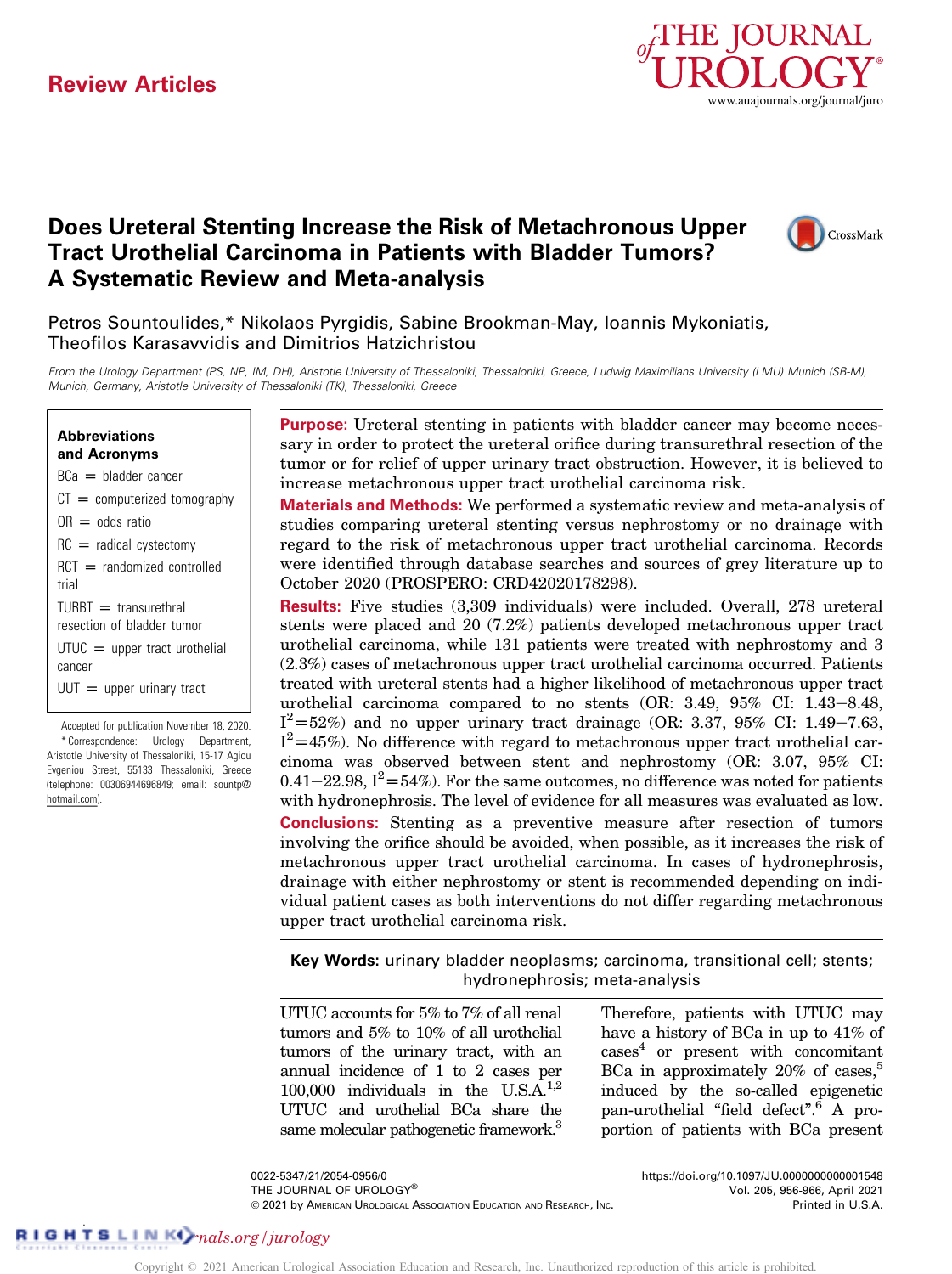with synchronous UTUC  $(1.8\%)^7$  $(1.8\%)^7$  or develop metachronous UTUC  $(0.7\%$  to  $4\%)$ .<sup>8–11</sup> Following RC, the overall risk of metachronous UTUC ranges from 2% to 7%, with most tumors occurring within the first 2 to 4 years after RC.<sup>11,12</sup>

Drainage of the UUT by retrograde ureteral stenting or percutaneous nephrostomy may become necessary in patients with BCa in order to either treat or prevent UUT obstruction. As a preventive measure, stents are placed during TURBT to avoid ureteric stricture and subsequent obstruction following deep resection-destruction of a ureteral orifice involved by the tumor. $^{13}$  $^{13}$  $^{13}$  As treatment, UUT drainage by means of ureteral stent or nephrostomy is occasionally necessary in muscle invasive BCa in order to maintain or improve renal function before definitive treatment with neoadjuvant chemotherapy and/or cystectomy.[14](#page-8-0)

It is believed that ureteral stenting increases the risk of UTUC in patients with BCa and no history of UTUC.<sup>15</sup> The proposed mechanism is that stenting abolishes the anti-reflux mechanism of the intramural ureter and Waldeyer's sheath creating a refluxing system, which enables cancer cell seeding and implantation from the bladder to the UUT. $^{16,17}$ Furthermore, manipulation during retrograde stenting may contribute to UUT seeding by actively flushing BCa cells to the UUT.

There is discordance in the current urological practice regarding the optimal management in this clinical scenario. In the absence of specific guideline recommendation against stenting as a risk factor for UTUC, $18-20$  management is left to the urologist's judgment with some authorities advocating avoiding stenting after resection of tumors involving the ureteral orifice. $21-23$  On the other hand, UUT obstruction is managed with percutaneous nephrostomy, retrograde stenting or conservative treatment depending on the individual case. $24$  Still, the clinical decision, in this context, is left to individual clinical judgment.<sup>25,26</sup> Against this background, we generated a systematic review and meta-analysis aiming to identify whether ureteral stenting for either de-obstruction of the UUT or protection of the UUT following resection of the ureteral orifice is a risk factor for metachronous UTUC in patients with BCa.

#### MATERIALS AND METHODS

#### Search Strategy

The protocol for this systematic review and meta-analysis has been registered in PROSPERO (ID: CRD42020178298) and was performed according to Preferred Reporting Items for Systematic reviews and Meta-Analyses (PRISMA) (supplementary Appendix 1, [https://www.jurology.com](https://www.auajournals.org/doi/suppl/10.1097/JU.0000000000001548)).<sup>27</sup> Two independent reviewers (NP, TK) systematically searched Medline, Scopus and the Cochrane Library from inception up to October 2020. We hand-searched sources of grey literature, including conference proceedings, and perused the reference lists of all eligible studies and relevant reviews. The search strategy is presented in detail in supplementary Appendix 2 [\(https://www.jurology.com\)](https://www.auajournals.org/doi/suppl/10.1097/JU.0000000000001548).

#### Search Eligibility Criteria

We included RCTs and observational studies of patients with nonmuscle invasive or muscle invasive BCa comparing ureteral stenting versus nephrostomy or no UUT drainage. We considered single arm or comparative studies reporting relevant data published in any language. On the contrary, we excluded studies on patients with BCa already treated with RC and urinary diversion, case reports or case series and animal studies.

#### Data Extraction and Quality Assessment

NP and TK screened all identified records for eligibility. The authors of the included studies were directly contacted with requests for missing data or further clarifications. Information regarding study and patient characteristics, intervention details and outcomes were tabulated in a predefined Microsoft Excel<sup>®</sup> spreadsheet. Any disagreements were resolved by consensus.

We employed a modified version of the Newcastle-Ottawa Scale for cohort studies to assess independently by 2 authors (PS, NP) the quality of all included records (supplementary Appendix 3, [https://www.jurology.com](https://www.auajournals.org/doi/suppl/10.1097/JU.0000000000001548)). Based on the Newcastle-Ottawa Scale, each study was judged on 8 items, grouped into 3 categories that included selection of study groups, comparability of groups as well as reported outcomes.<sup>[28](#page-9-0)</sup>

#### Data Synthesis, Statistical Analysis and Grading of Evidence

We performed a meta-analysis of ORs using an inverse variance random-effects model to determine the risk of metachronous UTUC for patients with BCa and ureteral stent in situ versus 1) no ureteral stent (essentially grouping patients with nephrostomy and patients with no UUT drainage), 2) nephrostomy and 3) no drainage. Accordingly, we explored the overall mortality odds of patients managed with ureteral stent versus 1) no ureteral stent, 2) nephrostomy and 3) no drainage. Moreover, we performed a subgroup analysis estimating the ORs of developing metachronous UTUC for the group of patients presenting with hydronephrosis. Similarly, we undertook another subgroup analysis based on the selection criteria of the included studies (whether they enrolled patients who underwent RC or TURBT).

Heterogeneity was evaluated with the  $I^2$  and its significance was determined with the Cochran's  $Q$  test.<sup>[29](#page-9-0)</sup> Values of  $I^2$  over 50% indicate substantial heterogeneity.[29](#page-9-0) We did not assess for publication bias due to the small number of included studies.<sup>30</sup> All analyses were performed using the R software (version 3.6.3). Moreover, we reported the overall strength of evidence for the risk of metachronous UTUC in all patient groups using the Grading of Recommendations Assessment, Development and Evaluation (GRADE) approach.<sup>[31](#page-9-0)</sup> Two authors (PS, NP) determined risk of bias, inconsistency, indirectness, imprecision and publication bias among included studies.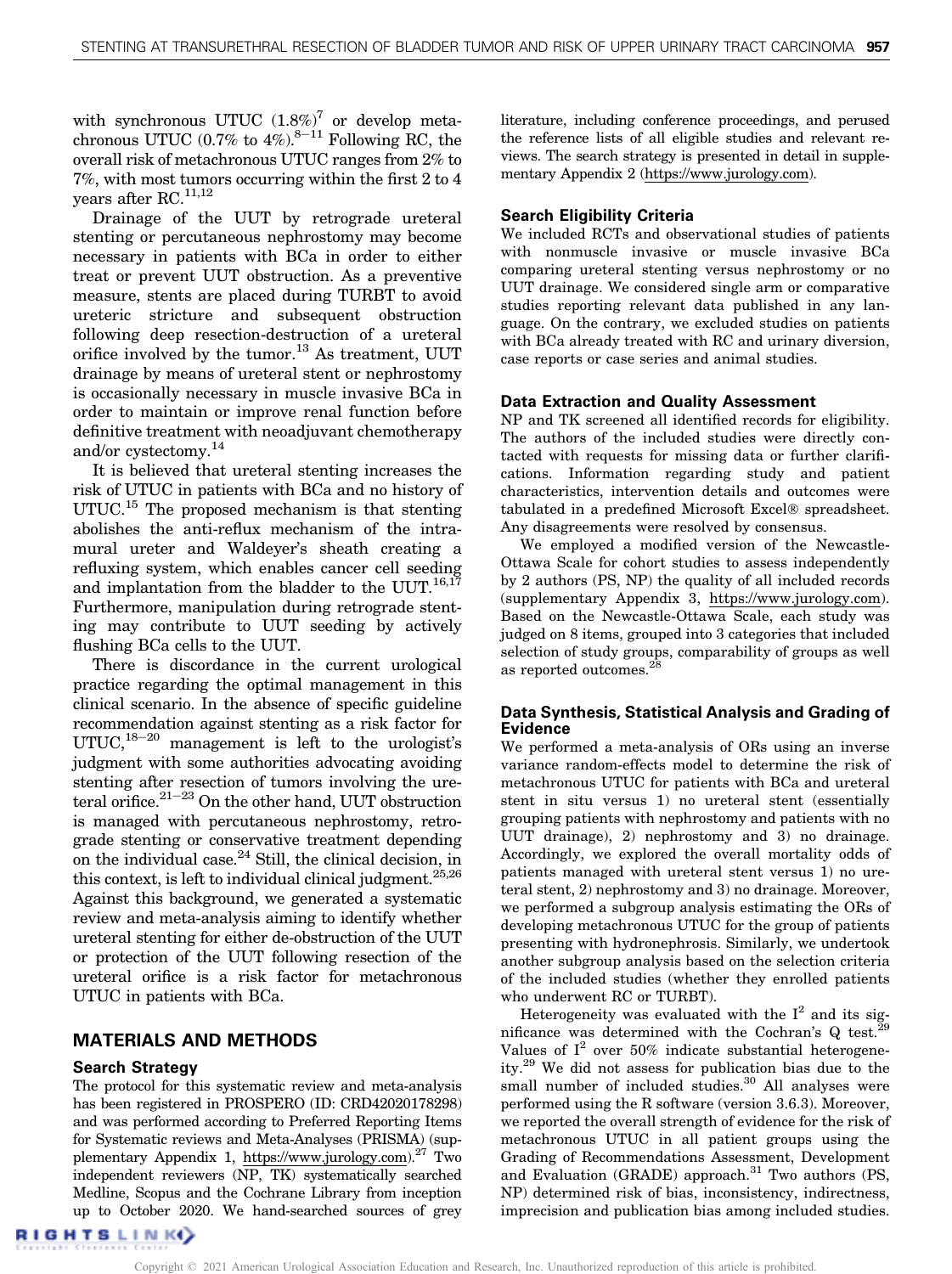## RESULTS

## Study Results and Quality Assessment

The literature search yielded 2,012 potentially relevant records, resulting, after screening titles and abstracts, in 32 eligible articles. Ultimately, 5 retrospective cohort studies were included in the qualitative $32-36$  and 4 studies were included in the quantitative synthesis of this systematic review and meta-analysis. $32-35$  The step-by-step selection process is illustrated in supplementary Appendix 4 and supplementary figure 1 [\(https://www.jurology.com\)](https://www.auajournals.org/doi/suppl/10.1097/JU.0000000000001548). Applying the Newcastle-Ottawa Scale, 3 studies were considered of good<sup>32-34</sup> and 2 of moderate quality<sup>35,36</sup> (supplementary table 1, [https://www.jurology.com](https://www.auajournals.org/doi/suppl/10.1097/JU.0000000000001548)).

## Study Characteristics

A total of  $3,309$  individuals, mean age of  $69.5 \pm 8.9$ years, were followed for  $47.7 \pm 20.2$  months. Among them, 1,539 patients (46.5%) were diagnosed with nonmuscle invasive BCa. Baseline characteristics of all included trials are depicted in the [table.](#page-3-0)

Hupe et al enrolled 637 individuals from a TURBT  $\alpha$ cohort.<sup>33</sup> The authors included a highly heterogeneous group of patients who underwent TURBT, of whom 173 were found with muscle invasive BCa following TURBT. Twenty patients were either diagnosed with UTUC before BCa diagnosis or had concomitant BCa and UTUC. Therefore we performed our final analyses with 617 patients. Overall, 78 (12.6%) patients presented with hydronephrosis and 44 of them (56.4%) were managed with ureteral stent, while 34 (43.6%) were managed with percutaneous nephrostomy. In another 35 cases, ureteral stenting was performed during TURBT, not for hydronephrosis per se, but as a measure to prevent UUT obstruction. Within a mean followup of 14.9 months, 8 (1.3%) patients presented with metachronous UTUC and 77 (12%) deaths occurred. UUT recurrence was diagnosed by imaging or biopsy but no information on the followup of patients was provided.[33](#page-9-0)

Kiss et al studied a RC cohort of 1005 patients.<sup>[34](#page-9-0)</sup> Overall, 226 (22.4%) patients presented with hydronephrosis, 53 (23.4%) of whom were managed with ureteral stent, 61 (27%) with percutaneous nephrostomy and 112 (49.6%) with no UUT drainage. After a mean followup of  $43.5 \pm 14.3$  months,  $31$   $(3%)$ patients presented with metachronous UTUC and 628 (62.5%) deaths were observed. Metachronous UTUC occurred within a median followup of 17 months (range:  $3-147$ ) from cystectomy. Preoperatively, concomitant UTUC had been excluded by intravenous pyelography or CT-urography. After RC, patients were evaluated at 3, 6 and 12 months during the first year, every 6 months from the second to the fifth year, and then annually as per the guidelines. $37$ 

Monitoring consisted of chest x-ray or chest CT, renal ultrasound, urine cytology, intravenous pyelography or CT of the abdomen and pelvis. In case of suspicious findings, selective cytology from the UUT and/or ureterorenoscopy was performed and all recurrences were confirmed by cytology and/or biopsy.<sup>[34](#page-9-0)</sup>

The study by Miest et al comprised of 1,049 patients, again from a RC cohort. Overall, 262 (25%) patients presented with hydronephrosis, of them 94 (35.9%) were managed with ureteral stent, 36 (13.7%) with percutaneous nephrostomy and 132 (50.4%) received no UUT drainage. At the end of the study followup  $(54.6 \pm 14.4 \text{ months})$ ,  $54$   $(5.1\%)$  cases of metachronous UTUC and 605 (57.7%) deaths were reported. Preoperative staging included UUT assessment by either CT-urography or magnetic resonance-urography, while the postoperative surveillance scheme was similar to that followed by Kiss et al. $34$  Additionally, the authors reported ureteral and infectious complications following RC among study patients. In particular, the number of ureteroenteric anastomotic strictures, anastomotic leaks and pyelonephritis after RC did not differ significantly among patients with no hydronephrosis, hydronephrosis without drainage, neph-rostomy and ureteral stent.<sup>[32](#page-9-0)</sup>

Chou et al studied 572 patients from a TURBT cohort of new cases of nonmuscle invasive BCa but provided no information on hydronephrosis.[35](#page-9-0) After a mean followup of  $80.4 \pm 15$  months,  $22$   $(3.8\%)$  patients developed UTUC but no information on deaths was provided. Of interest, from 31 (5.4%) of TURBT cases involving the ureteral orifice a ureteral stent was placed in 6 (19.4%) while the remaining 25 patients were managed without UUT drainage. None of the 6 stented patients developed metachronous UTUC, however 4 of the 25 patients without drainage presented with UUT recurrence. All patients were monitored every 3 months during the first year, every 6 months during years 2 to 5, and annually thereafter with cystoscopy and urine cytology[.35](#page-9-0)

The study by Jain et al included 46 patients who underwent retrograde stenting due to UUT obstruction and resultant renal function deteriora-tion caused by a bladder tumor.<sup>[36](#page-9-0)</sup> After a mean followup of  $28.2 \pm 4.6$  months,  $2 \quad (4.3\%)$  patients developed metachronous UTUC, both within the first year. No information regarding mortality or UUT evaluation before stenting was provided. Patients were evaluated at 3, 6 and 12 months with abdominal ultrasound, cystoscopy, urine cytology and CT or magnetic resonance imaging of the abdomen and pelvis. Since all study patients were treated with ureteral stenting and no comparative arm was present, we excluded this study from quantitative synthesis.[36](#page-9-0)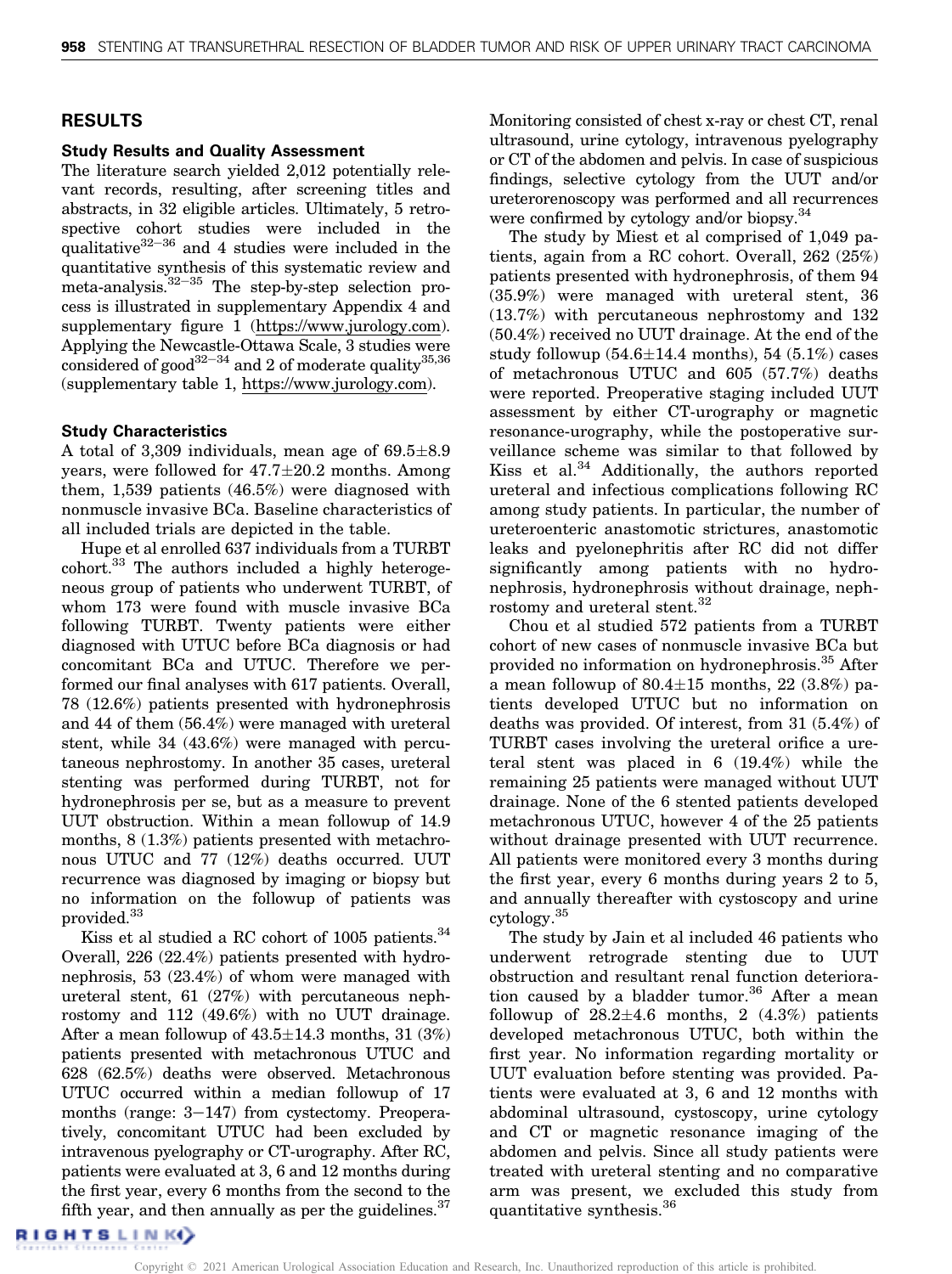#### <span id="page-3-0"></span>Table. Characteristics of all included studies

| Included<br>Series                     | Population                                                                                | No.   | Mean Mos<br>Participants Followup±SD | Age (yrs)       | No. Male (%)     | Mean $\text{kg/m}^2$<br><b>Body Mass</b><br>$Index \pm SD$ | No. Smokers<br>(% ) | No. BCa Stage (%)                                                                                                                                                                                                       | No.<br>Concomitant<br>Carcinoma In<br>Situ (%) | No. Grade (%)                                            | No. Ureteral<br>Orifice<br>Involvement<br>(% ) | No. Deaths<br>(%) | No.<br>Metachronous<br>UTUC (%) |
|----------------------------------------|-------------------------------------------------------------------------------------------|-------|--------------------------------------|-----------------|------------------|------------------------------------------------------------|---------------------|-------------------------------------------------------------------------------------------------------------------------------------------------------------------------------------------------------------------------|------------------------------------------------|----------------------------------------------------------|------------------------------------------------|-------------------|---------------------------------|
| Chou<br>200635<br>Taiwan               | Superficial<br>transitional<br>cell carcinoma<br>of bladder                               | 572   | $80.4 \pm 15$                        | Not available   | Not<br>available | Not available                                              | Not available       | Ta or T1: 572 (100)                                                                                                                                                                                                     | Not available                                  | Not available                                            | 31(5.4)                                        | Not<br>available  | 22 (3.8)                        |
| Hupe<br>202033<br>Germany              | Pts with BCa<br>undergoing<br><b>TURBT</b>                                                | 637   | 14.9                                 | $72.5 \pm 11.5$ | 506 (79.4)       | Not available                                              | Not available       | Papillary urothelial<br>neoplasm of low<br>malignant potential:<br>3 (0.5) pTa: 266 (41.7)<br>pTis: 3<br>(0.5)<br>pT1: 191<br>(29.9)<br>pT2: 170<br>(26.7)<br>pT3: 2<br>(0.3)<br>pT4: 1<br>(0.2)<br>Unknown: 1<br>(0.2) | 48 (7.5)                                       | Low: 130 (20.4)<br>High: 477 (74.9)<br>Unknown: 30 (4.7) | Not available                                  | 77(12.1)          | 8(1.3)                          |
| Jain 2017 <sup>36</sup><br>India       | Renal failure<br>management<br>in presence<br>of bladder<br>tumor                         | 46    | $28.2 + 4.6$                         | $48.2 \pm 18.6$ | 43 (93.5)        | $22.4 \pm 4.4$                                             | 41 (89.1)           | pT1: 2<br>(4.4)<br>pT2: 6<br>(13)<br>pT3: 38<br>(82.6)                                                                                                                                                                  | 5(10.9)                                        | Low: 10 (21.7)<br>High: 36 (78.3)                        | Not available                                  | Not<br>available  | 2(4.3)                          |
| Kiss 2017 <sup>34</sup><br>Switzerland | Pts with BCa<br>undergoing<br>$RC +$ urinary<br>diversion                                 | 1,005 | $43.5 \pm 14.3$                      | $68.7 + 2.7$    | 714 (71)         | $25.5 \pm 1.1$                                             | 603 (60)            | pTa/pTis: 79<br>(7.8)<br>pT1: 141<br>(14)<br>pT2: 303<br>(30.2)<br>pT3: 374<br>(37.3)<br>pT4: 108<br>(10.7)<br>Positive lymph<br>nodes:                                                                                 | 459 (45.7)                                     | G1/G2: 38 (3.8)<br>G3: 967 (96.2)                        | Not available                                  | 628 (62.5)        | 31(3.1)                         |
| Miest<br>202032<br><b>USA</b>          | Pts with BCa<br>undergoing<br>$RC +$ urinary<br>diversion<br>without prior<br><b>UTUC</b> | 1,049 | $54.6 \pm 14.4$                      | 69.4            | 873 (83.2)       | Not available                                              | Not available       | 277<br>(27.6)<br>pTa: 27<br>(2.6)<br>pTis: 105<br>(10)<br>pT1: 149<br>(14.2)<br>pT2: 260<br>(24.8)<br>pT3: 404<br>(38.5)<br>pT4: 99<br>(9.4)<br>(0.5)<br>Unknown: 5<br>Positive lymph<br>nodes: 259<br>(24.7)           | 529 (50.4)                                     | Not available                                            | 50(4.8)                                        | 605 (57.7)        | 54(5.1)                         |



Copyright © 1217 Yuniversity On the Stockholm and States and States and The Changer States and States and The States in States and The Copyright © 1217 Yuniversity Decision Copyright © 2021 American Urological Association Education and Research, Inc. Unauthorized reproduction of this article is prohibited.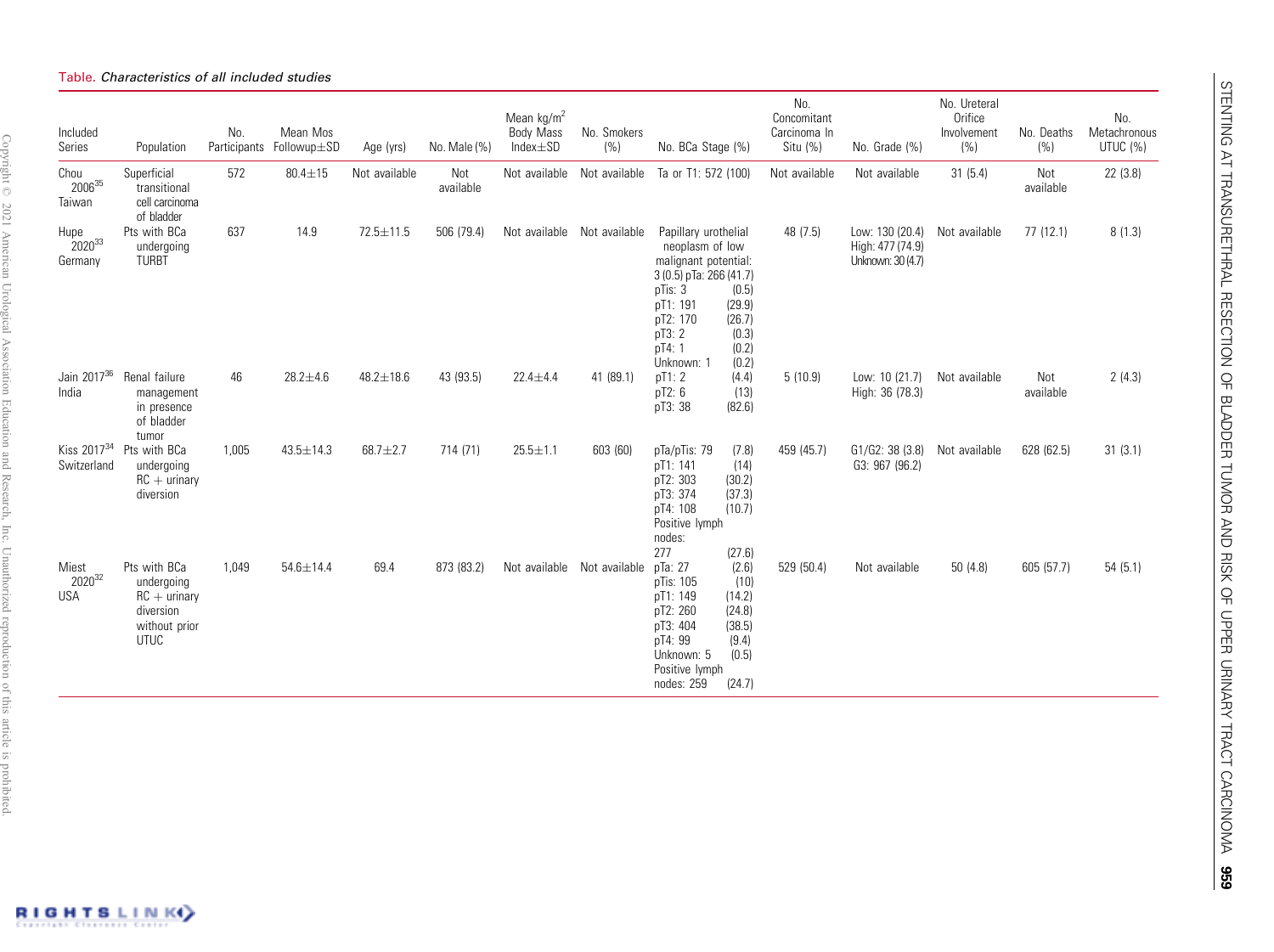#### Upper Urinary Tract Drainage Characteristics

Overall, ureteral stents were placed in 278 individuals. In 237 (85.3%) patients, stenting was necessary for relief of UUT obstruction, and in 41 cases (14.7%) for prevention of ureteral stenosis and subsequent UUT obstruction following TURBT. Only the study by Kiss et al provided information regarding the time of stenting (before, during or after TURBT), $34$  while none of the studies provided information regarding prior UUT manipulations. At the end of each study followup  $(39.2 \pm 8.9 \text{ months})$ , 20 (7.2%) patients had developed UTUC and 101 (36.3%) had died from any cause. The reported risk factors for UTUC of patients managed with Double-J® stents and the characteristics of patients who developed metachronous UTUC are available in supplementary table 2 [\(https://www.jurology.com](https://www.auajournals.org/doi/suppl/10.1097/JU.0000000000001548)).

Overall, nephrostomies were placed in 131 patients for the management of UUT obstruction. There was no information in any of the studies as to whether percutaneous nephrostomy was placed following unsuccessful attempt at retrograde stenting. Among patients who received a nephrostomy, 3 (2.3%) cases of metachronous UTUC and 93 (71%) deaths were reported after a mean followup of 18.3-8.4 months. Data on patients managed with nephrostomy and the clinical characteristics of patients who developed UUT recurrence are presented in supplementary table 3 [\(https://www.jurology.com\)](https://www.auajournals.org/doi/suppl/10.1097/JU.0000000000001548).

The majority of patients (2880) did not receive any UUT drainage; 244 (8.5%) patients, all from RC cohorts, had presented with hydronephrosis but were managed conservatively without UUT drainage. Furthermore, across all studies no information was provided regarding ureteral strictures developing at followup after resection of tumors involving the ureteral orifice. After a mean followup of  $50.4 \pm 13$ months, 94 (3.3%) metachronous UTUC cases and 1,127 (39.1%) deaths were reported. Data concerning cases with no UUT drainage are available in supplementary table 4 [\(https://www.jurology.com\)](https://www.auajournals.org/doi/suppl/10.1097/JU.0000000000001548).

#### Metachronous UTUC

Four records with 3,243 participants provided comparative data on metachronous UTUC at the end of each study followup. $32-35$  Comparing ureteral stent versus no ureteral stent (essentially a mixed group of patients treated with percutaneous nephrostomy or no UUT drainage) showed that patients managed with ureteral stent were at a higher risk of metachronous UTUC both in the TURBT and in the RC cohort studies (OR: 3.49, 95% CI: 1.43-8.48,  $I^2 = 52\%$  [\(fig. 1,](#page-5-0) A). Accordingly, we separated the no ureteral stept group into no UUT drainage and no ureteral stent group into no UUT drainage and nephrostomy subgroups. Patients undergoing ureteral stenting had a higher likelihood of developing metachronous UTUC compared to patients with no

drainage (OR: 3.37, 95% CI: 1.49-7.63,  $I^2 = 45\%$ ) (fig.  $1, B$ ). On the other hand, no significant difference in terms of UUT recurrence was observed between Double-J stent and nephrostomy (OR: 3.07, 95% CI: 0.41–22.98,  $I^2 = 54\%$  [\(fig. 1,](#page-5-0) C).

## Metachronous UTUC in Patients with Hydronephrosis

Three records explored the risk of developing metachronous UTUC at the end of each study followup in 566 patients with hydronephrosis. $32-34$  Comparing patients who underwent ureteral stenting for relief of UUT obstruction versus no ureteral stenting (essentially nephrostomy and no UUT drainage), no significant difference for the odds of presenting with metachronous UTUC was detected both in the TURBT and in the RC cohort studies (OR: 2.58, 95% CI: 0.79–8.41,  $I^2 = 50\%$  ([fig. 2,](#page-6-0) A). This was also<br>observed when assessing ureteral stanting versus observed when assessing ureteral stenting versus no UUT drainage (OR: 1.93, 95% CI: 0.76-4.92,  $I^2 = 28\%$  [\(fig. 2,](#page-6-0) B) and versus percutaneous neph-<br>rostomy (OR: 2.58, 95% CI: 0.79–8.41,  $I^2 = 50\%$ ) rostomy (OR: 2.58, 95% CI: 0.79–8.41,  $I^2 = 50\%$ ) [\(fig. 2,](#page-6-0) C).

#### Overall Mortality

Three records with 2,671 participants reported the overall number of deaths at the end of each study followup. Comparing patients with stents and without stents (namely patients receiving nephrostomy or no UUT drainage), no significant difference for the odds of mortality was detected both in the TURBT and in the RC cohort studies (OR: 1.09,  $95\%$  CI:  $0.61-1.94$ ,  $I^2=71\%$  (supplementary fig. 2, A, https://www.jurology.com). Patients undergoing ure[https://www.jurology.com](https://www.auajournals.org/doi/suppl/10.1097/JU.0000000000001548)). Patients undergoing ureteral stenting had similar mortality likelihood with individuals receiving no UUT drainage (OR: 1.18, 95% CI:  $0.64-2.18$ ,  $I^2 = 74\%$  (supplementary fig. 2, B, [https://](https://www.auajournals.org/doi/suppl/10.1097/JU.0000000000001548)<br>www.jurology.com) On the contrary, patients with stants [www.jurology.com\)](https://www.auajournals.org/doi/suppl/10.1097/JU.0000000000001548). On the contrary, patients with stents had better survival than individuals with nephrostomy tubes (OR: 0.33, 95% CI: 0.14–0.75,  $I^2 = 61\%$ ) (supplementary fig. 2, <sup>C</sup>, [https://www.jurology.com](https://www.auajournals.org/doi/suppl/10.1097/JU.0000000000001548)).

#### Grading of Evidence

The quality of evidence for the risk of developing metachronous UTUC in patients treated with ureteral stent versus no ureteral stent, nephrostomy or no UUT drainage was downgraded to low. Overall, we detected very serious risk of bias and serious imprecisions that were attributed to the retrospective design of included studies and to the relatively small number of metachronous UTUC cases. Moreover, the included studies did not adequately control for potential confounding factors. The grading of evidence is summarized in supplementary Appendix 5 ([https://www.jurology.com](https://www.auajournals.org/doi/suppl/10.1097/JU.0000000000001548)).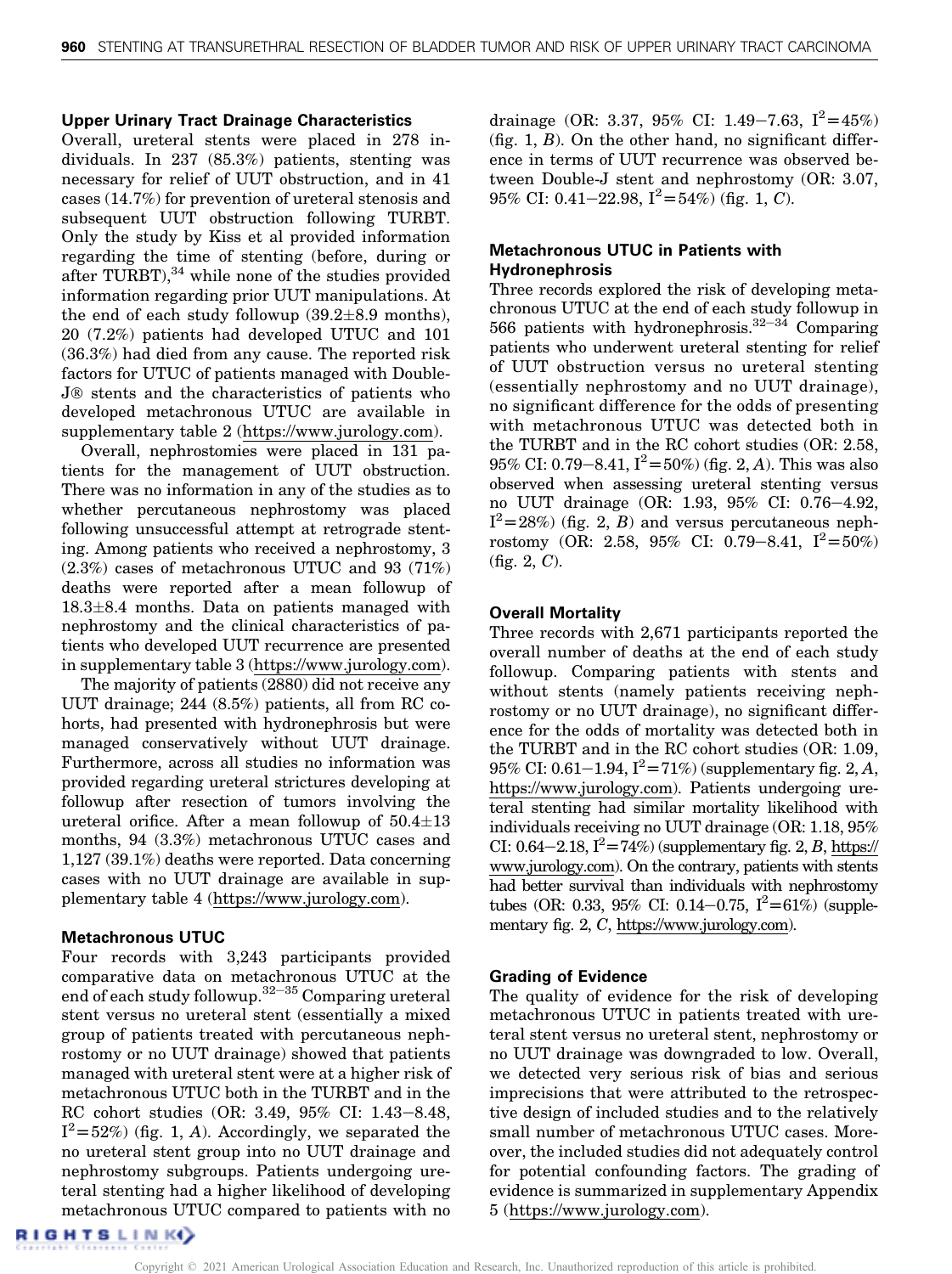<span id="page-5-0"></span>

| А                                                                       | <b>Ureteral stent</b> |               | No ureteral stent |                    | Odds ratio           |              |                                |               |
|-------------------------------------------------------------------------|-----------------------|---------------|-------------------|--------------------|----------------------|--------------|--------------------------------|---------------|
| Study                                                                   | <b>UTUC cases</b>     | Total         | UTUC cases        | Total              | (IV, REM), 95% CI    | OR           | 95%-CI                         | Weight        |
| <b>TURBT cohort study</b><br><b>Chou 2006</b><br><b>Hupe 2020</b>       | 0<br>$\overline{4}$   | 6<br>79<br>85 | 22<br>4<br>26     | 566<br>538<br>1104 |                      | 1.86<br>7.12 | [0.10; 34.08]<br>[1.74; 29.07] | 7.9%<br>22.5% |
| Random effects model<br>Heterogeneity: $l^2 = 0\%$ , $p = 0.41$         | 4                     |               |                   |                    |                      | 5.52         | [1.56; 19.58]                  | 30.4%         |
|                                                                         |                       |               |                   |                    |                      |              |                                |               |
| <b>RC</b> cohort study                                                  |                       |               |                   |                    |                      |              |                                |               |
| <b>Kiss 2017</b>                                                        | $\overline{7}$        | 53            | 24                | 952                |                      | 5.88         | [2.41; 14.36]                  | 33.9%         |
| <b>Miest 2020</b>                                                       | $\overline{7}$        | 94            | 47                | 955                |                      | 1.55         | [0.68; 3.54]                   | 35.7%         |
| Random effects model                                                    | 14                    | 147           | 71                | 1907               |                      | 2.99         | [0.79; 11.32]                  | 69.6%         |
| Heterogeneity: $I^2 = 79\%$ , $p = 0.03$                                |                       |               |                   |                    |                      |              |                                |               |
| <b>Random effects model</b><br>Heterogeneity: $I^2 = 52\%$ , $p = 0.10$ | 18                    | 232           | 97                | 3011               | 0.5 1 2<br>10<br>0.1 | 3.49         | [1.43; 8.48]                   | 100.0%        |

Better ureteral stent Better no ureteral stent **Metachronous UTUC** 

| в                                        |                       |              |                   |       |                                    |           |               |        |
|------------------------------------------|-----------------------|--------------|-------------------|-------|------------------------------------|-----------|---------------|--------|
|                                          | <b>Ureteral stent</b> |              | No drainage       |       | Odds ratio                         |           |               |        |
| Study                                    | <b>UTUC cases</b>     | <b>Total</b> | <b>UTUC cases</b> | Total | (IV, REM), 95% CI                  | <b>OR</b> | 95%-CI        | Weight |
|                                          |                       |              |                   |       |                                    |           |               |        |
| <b>TURBT cohort study</b>                |                       |              |                   |       |                                    |           |               |        |
| <b>Chou 2006</b>                         | 0                     | 6            | 22                | 566   |                                    | 1.86      | [0.10; 34.08] | 7.0%   |
| <b>Hupe 2020</b>                         | 4                     | 79           | 4                 | 504   |                                    | 6.67      | [1.63; 27.22] | 21.5%  |
| <b>Random effects model</b>              | 4                     | 85           | 26                | 1070  |                                    | 5.23      | [1.47; 18.57] | 28.5%  |
| Heterogeneity: $I^2 = 0\%$ , $p = 0.44$  |                       |              |                   |       |                                    |           |               |        |
|                                          |                       |              |                   |       |                                    |           |               |        |
| <b>RC cohort study</b>                   |                       |              |                   |       |                                    |           |               |        |
| <b>Kiss 2017</b>                         | $\overline{7}$        | 53           | 24                | 891   |                                    | 5.50      | [2.25; 13.42] | 34.7%  |
| <b>Miest 2020</b>                        | $\overline{7}$        | 94           | 44                | 919   |                                    | 1.60      | [0.70; 3.66]  | 36.8%  |
| Random effects model                     | 14                    | 147          | 68                | 1810  |                                    | 2.93      | [0.86; 10.04] | 71.5%  |
| Heterogeneity: $l^2 = 76\%$ , $p = 0.04$ |                       |              |                   |       |                                    |           |               |        |
|                                          |                       |              |                   |       |                                    |           |               |        |
| Random effects model                     | 18                    | 232          | 94                | 2880  |                                    | 3.37      | [1.49; 7.63]  | 100.0% |
| Heterogeneity: $l^2 = 45\%$ , $p = 0.14$ |                       |              |                   |       |                                    |           |               |        |
|                                          |                       |              |                   |       | 0.1<br>10<br>0.5<br>$\overline{2}$ |           |               |        |

Better ureteral stent Better no drainage **Metachronous UTUC** 

|                                          |              |                       |              | <b>Odds ratio</b> |                                                                               |                    |        |
|------------------------------------------|--------------|-----------------------|--------------|-------------------|-------------------------------------------------------------------------------|--------------------|--------|
| <b>UTUC cases</b>                        | <b>Total</b> | <b>UTUC cases</b>     | <b>Total</b> | (IV, REM), 95% CI | OR                                                                            | 95%-CI             | Weight |
|                                          |              |                       |              |                   |                                                                               |                    |        |
|                                          |              |                       |              |                   |                                                                               |                    |        |
| $\overline{4}$                           | 79           | 0                     | 34           |                   | 4.11                                                                          | [0.22; 78.53]      | 26.3%  |
| 4                                        | 79           | 0                     | 34           |                   | 4.11                                                                          | [0.22; 78.53]      | 26.3%  |
| Heterogeneity: $I^2$ = NA%, $p$ = NA     |              |                       |              |                   |                                                                               |                    |        |
|                                          |              |                       |              |                   |                                                                               |                    |        |
|                                          |              |                       |              |                   |                                                                               |                    |        |
| $\overline{7}$                           | 53           | $\mathbf 0$           | 61           |                   | 19.84                                                                         | [1.10; 356.23]     | 27.0%  |
| $\overline{7}$                           | 94           | 3                     | 36           |                   | 0.89                                                                          | [0.22; 3.63]       | 46.7%  |
| 14                                       | 147          | 3                     | 97           |                   | 3.33                                                                          | [0.13; 84.73]      | 73.7%  |
| Heterogeneity: $I^2 = 76\%$ , $p = 0.04$ |              |                       |              |                   |                                                                               |                    |        |
|                                          |              |                       |              |                   |                                                                               |                    |        |
| 18                                       | 226          | 3                     | 131          |                   | 3.07                                                                          | [0.41; 22.98]      | 100.0% |
| Heterogeneity: $I^2 = 54\%$ , $p = 0.11$ |              |                       |              |                   |                                                                               |                    |        |
|                                          |              |                       |              |                   |                                                                               |                    |        |
|                                          |              |                       |              |                   |                                                                               |                    |        |
|                                          |              | <b>Ureteral stent</b> |              | Nephrostomy       | 0.01<br>10<br>100<br>0.1<br>Better ureteral stent<br><b>Metachronous UTUC</b> | Better nephrostomy |        |

Figure 1. A, forest plot comparing ureteral stenting versus no stenting in terms of metachronous UTUC. B, forest plot comparing ureteral stenting versus no upper urinary tract drainage in terms of metachronous UTUC. C, forest plot comparing ureteral stenting versus percutaneous nephrostomy in terms of metachronous UTUC.

## **DISCUSSION**

In this systematic review and meta-analysis, we demonstrated that BCa patients who were stented in order to de-obstruct the UUT or prevent impending obstruction had more than 3 times higher likelihood of metachronous UTUC compared to patients not treated with ureteral stents. This was also evident when comparing stenting versus no UUT drainage.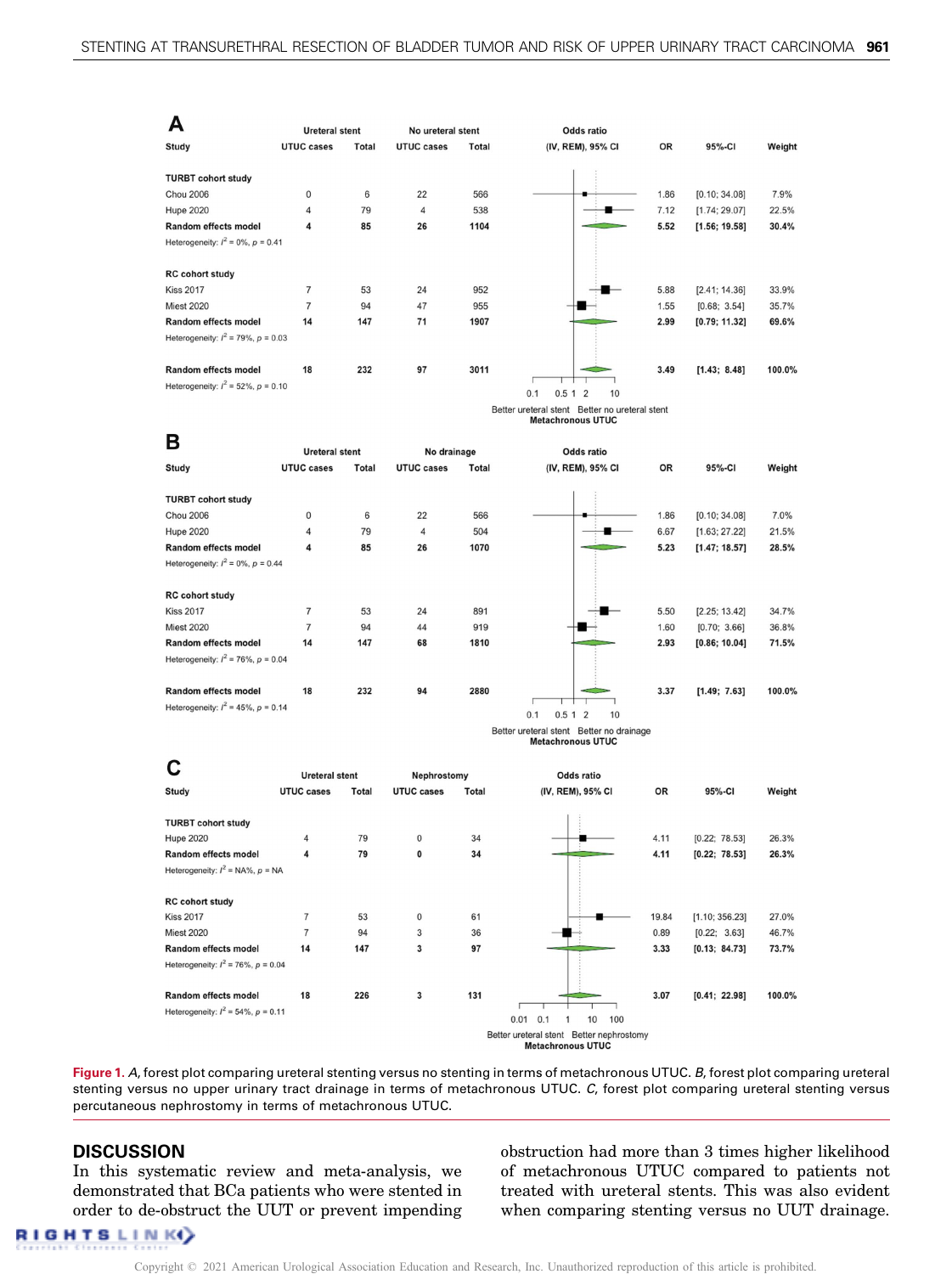<span id="page-6-0"></span>

| Д                                        |                                            |                                                                                                      |                   |       |                                                                                               |       |                |        |  |  |  |  |
|------------------------------------------|--------------------------------------------|------------------------------------------------------------------------------------------------------|-------------------|-------|-----------------------------------------------------------------------------------------------|-------|----------------|--------|--|--|--|--|
|                                          | <b>Ureteral stent</b>                      |                                                                                                      | No ureteral stent |       | <b>Odds ratio</b>                                                                             |       |                |        |  |  |  |  |
| Study                                    | <b>UTUC cases</b>                          | Total                                                                                                | <b>UTUC cases</b> | Total | (IV, REM), 95% CI                                                                             | OR    | 95%-CI         | Weight |  |  |  |  |
| <b>TURBT cohort study</b>                |                                            |                                                                                                      |                   |       |                                                                                               |       |                |        |  |  |  |  |
| <b>Hupe 2020</b>                         | 3                                          | 44                                                                                                   | 0                 | 34    |                                                                                               | 5.82  | [0.29; 116.58] | 12.7%  |  |  |  |  |
| Random effects model                     | 3                                          | 44                                                                                                   | 0                 | 34    |                                                                                               | 5.82  | [0.29; 116.58] | 12.7%  |  |  |  |  |
| Heterogeneity: $I^2$ = NA%, $p$ = NA     |                                            |                                                                                                      |                   |       |                                                                                               |       |                |        |  |  |  |  |
|                                          |                                            |                                                                                                      |                   |       |                                                                                               |       |                |        |  |  |  |  |
| <b>RC cohort study</b>                   |                                            |                                                                                                      |                   |       |                                                                                               |       |                |        |  |  |  |  |
| <b>Kiss 2017</b>                         | $\overline{7}$                             | 53                                                                                                   | 5                 | 173   |                                                                                               | 5.11  | [1.55; 16.86]  | 40.6%  |  |  |  |  |
| <b>Miest 2020</b>                        | $\overline{7}$                             | 94                                                                                                   | 11                | 168   |                                                                                               | 1.15  | [0.43; 3.07]   | 46.8%  |  |  |  |  |
| Random effects model                     | 14                                         | 147                                                                                                  | 16                | 341   |                                                                                               | 2.33  | [0.54; 10.07]  | 87.3%  |  |  |  |  |
| Heterogeneity: $I^2 = 72\%$ , $p = 0.06$ |                                            |                                                                                                      |                   |       |                                                                                               |       |                |        |  |  |  |  |
|                                          |                                            |                                                                                                      |                   |       |                                                                                               |       |                |        |  |  |  |  |
| Random effects model                     | 17                                         | 191                                                                                                  | 16                | 375   |                                                                                               | 2.58  | [0.79; 8.41]   | 100.0% |  |  |  |  |
| Heterogeneity: $l^2 = 50\%$ , $p = 0.14$ |                                            |                                                                                                      |                   |       | 0.1<br>10<br>0.01<br>100                                                                      |       |                |        |  |  |  |  |
|                                          |                                            |                                                                                                      |                   |       | Better ureteral stent Better no ureteral stent                                                |       |                |        |  |  |  |  |
|                                          |                                            |                                                                                                      |                   |       | Metachronous UTUC in patients with hydronephrosis                                             |       |                |        |  |  |  |  |
| В                                        |                                            |                                                                                                      |                   |       |                                                                                               |       |                |        |  |  |  |  |
|                                          | <b>Ureteral stent</b><br><b>UTUC cases</b> |                                                                                                      | No drainage       |       | <b>Odds ratio</b>                                                                             |       |                |        |  |  |  |  |
| <b>Study</b>                             |                                            | Total                                                                                                | <b>UTUC cases</b> | Total | (IV, REM), 95% CI                                                                             | OR    | 95%-CI         | Weight |  |  |  |  |
| <b>RC cohort study</b>                   |                                            |                                                                                                      |                   |       |                                                                                               |       |                |        |  |  |  |  |
| <b>Kiss 2017</b>                         | 7                                          | 53                                                                                                   | 5                 | 112   |                                                                                               | 3.26  | [0.98; 10.80]  | 45.3%  |  |  |  |  |
| <b>Miest 2020</b>                        | $\overline{7}$                             | 94                                                                                                   | 8                 | 132   |                                                                                               | 1.25  | [0.44; 3.57]   | 54.7%  |  |  |  |  |
|                                          |                                            |                                                                                                      |                   |       |                                                                                               |       |                |        |  |  |  |  |
| Random effects model                     | 14                                         | 147                                                                                                  | 13                | 244   |                                                                                               | 1.93  | [0.76; 4.92]   | 100.0% |  |  |  |  |
| Heterogeneity: $l^2 = 28\%$ , $p = 0.24$ |                                            |                                                                                                      |                   |       |                                                                                               |       |                |        |  |  |  |  |
|                                          |                                            |                                                                                                      |                   |       | 0.1<br>0.5<br>2<br>10<br>1                                                                    |       |                |        |  |  |  |  |
|                                          |                                            | Better ureteral stent Better no drainage<br>Metachronous UTUC in patients treated for hydronephrosis |                   |       |                                                                                               |       |                |        |  |  |  |  |
|                                          |                                            |                                                                                                      |                   |       |                                                                                               |       |                |        |  |  |  |  |
| Ċ                                        | <b>Ureteral stent</b>                      |                                                                                                      | Nephrostomy       |       | <b>Odds ratio</b>                                                                             |       |                |        |  |  |  |  |
| Study                                    | <b>UTUC cases</b>                          | Total                                                                                                | <b>UTUC cases</b> | Total | (IV, REM), 95% CI                                                                             | OR    | 95%-CI         | Weight |  |  |  |  |
|                                          |                                            |                                                                                                      |                   |       |                                                                                               |       |                |        |  |  |  |  |
| <b>TURBT cohort study</b>                |                                            |                                                                                                      |                   |       |                                                                                               |       |                |        |  |  |  |  |
| <b>Hupe 2020</b>                         | 3                                          | 44                                                                                                   | 0                 | 34    |                                                                                               | 5.82  | [0.29; 116.58] | 26.5%  |  |  |  |  |
| Random effects model                     | 3                                          | 44                                                                                                   | 0                 | 34    |                                                                                               | 5.82  | [0.29; 116.58] | 26.5%  |  |  |  |  |
| Heterogeneity: $I^2$ = NA%, $p$ = NA     |                                            |                                                                                                      |                   |       |                                                                                               |       |                |        |  |  |  |  |
|                                          |                                            |                                                                                                      |                   |       |                                                                                               |       |                |        |  |  |  |  |
| <b>RC cohort study</b>                   |                                            |                                                                                                      |                   |       |                                                                                               |       |                |        |  |  |  |  |
| <b>Kiss 2017</b>                         | $\overline{7}$                             | 53                                                                                                   | $\mathbf 0$       | 61    |                                                                                               | 19.84 | [1.10; 356.23] | 27.6%  |  |  |  |  |
| <b>Miest 2020</b>                        | $\overline{7}$                             | 94                                                                                                   | 3                 | 36    |                                                                                               | 0.89  | [0.22; 3.63]   | 45.9%  |  |  |  |  |
| Random effects model                     | 14                                         | 147                                                                                                  | 3                 | 97    |                                                                                               | 3.33  | [0.13; 84.73]  | 73.5%  |  |  |  |  |
| Heterogeneity: $l^2 = 76\%$ , $p = 0.04$ |                                            |                                                                                                      |                   |       |                                                                                               |       |                |        |  |  |  |  |
| Random effects model                     | 17                                         | 191                                                                                                  | 3                 | 131   |                                                                                               | 3.44  | [0.42; 27.85]  | 100.0% |  |  |  |  |
| Heterogeneity: $l^2 = 57\%$ , $p = 0.10$ |                                            |                                                                                                      |                   |       |                                                                                               |       |                |        |  |  |  |  |
|                                          |                                            |                                                                                                      |                   |       | 0.1<br>10<br>0.01<br>100<br>1                                                                 |       |                |        |  |  |  |  |
|                                          |                                            |                                                                                                      |                   |       | Better ureteral stent Better nephrostomy<br>Metachronous UTUC in patients with hydronenhrosis |       |                |        |  |  |  |  |

Figure 2. A, forest plot of patients with hydronephrosis comparing ureteral stenting versus no stenting in terms of metachronous UTUC. B, forest plot of patients with hydronephrosis comparing ureteral stenting versus no upper urinary tract drainage in terms of metachronous UTUC. C, forest plot of patients with hydronephrosis comparing ureteral stenting versus percutaneous nephrostomy in terms of metachronous UTUC.

However, when assessing only patients with hydronephrosis, no significant difference between ureteral stenting versus no ureteral stenting, percutaneous nephrostomy or no UUT drainage was observed. Accordingly, no significant difference in terms of overall mortality between ureteral stenting and no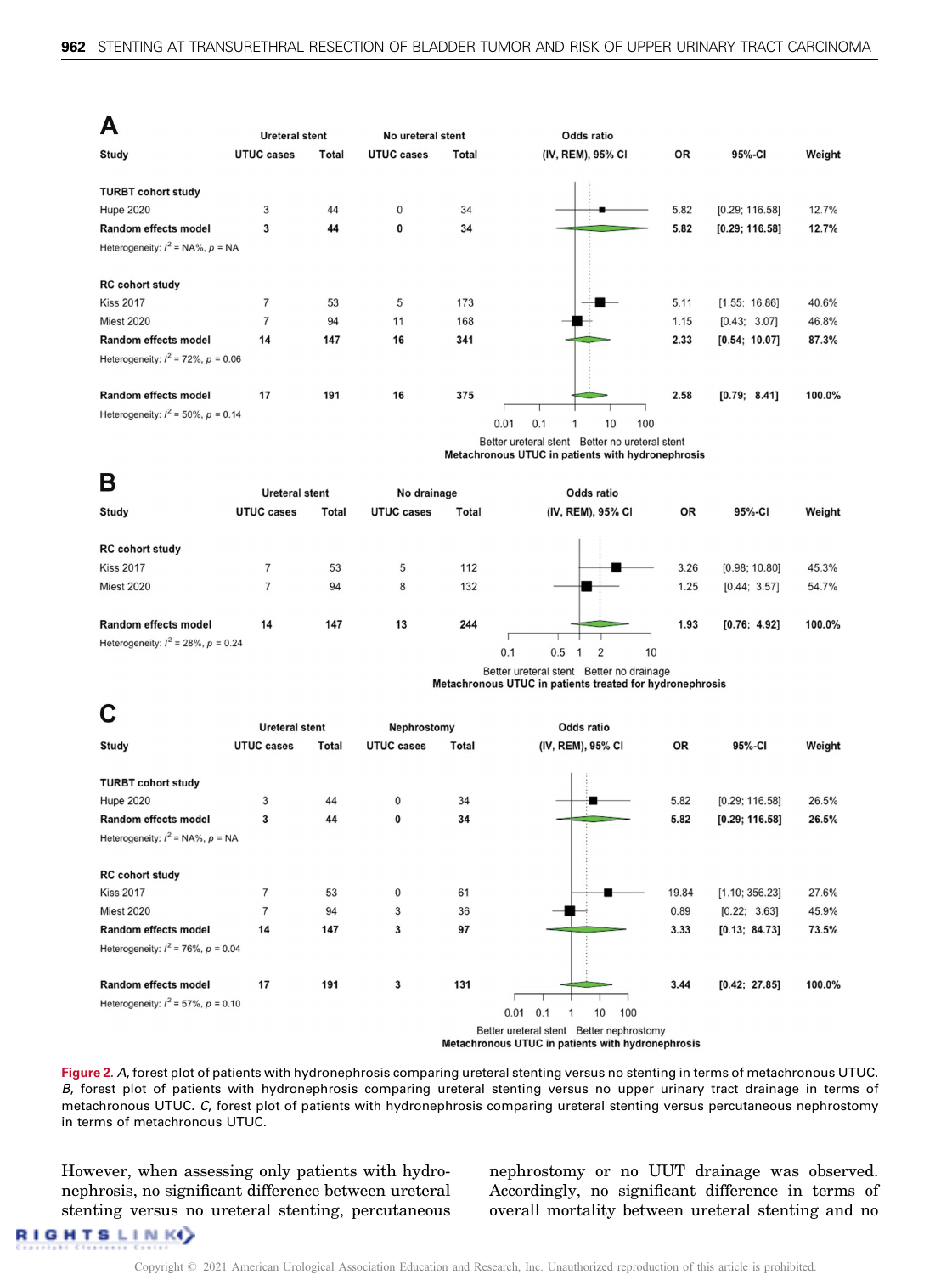ureteral stenting occurred. Still, the robustness of our results was considered low for all outcomes, as available evidence derived from retrospective observational studies that enrolled different populations and did not adequately control for potential confounding factors.

There is discordance and hence variation in the clinical management of the UUT in cases of BCa. The treatment plan after a wide transurethral resection of bladder tumors involving the ureteric orifice includes either no drainage or retrograde stenting as a preventive measure to avoid ureteral orifice stricture and subsequent obstruction. In cases of UUT obstruction the treatment options include no UUT drainage when RC is shortly planned, retrograde stenting or percutaneous nephrostomy. Although concerns about UUT seeding of tumor cells leading to increased risk of UUT recurrence in cases of stenting had been raised this issue has never been prospectively assessed by RCTs. In the absence of such level of evidence we provide, to our knowledge, the first systematic review and meta-analysis evaluating whether ureteral stenting in patients with BCa increases the risk of metachronous UTUC. In this scope, our results raise concern about the role of stenting as a potential independent risk factor for metachronous UTUC.

It should be stressed that the findings of the present study should be interpreted within the context of certain limitations relevant to the nonprospective design, the relatively short and different followup across patient groups, the nonblinded nature and the small number of the included studies. Not having access to patient-level data, we were not able to address UUT recurrence and mortality in a time-toevent manner by performing a meta-analysis of hazard ratios. Accordingly, we could not adjust for specific risk factors and comorbidities, which might have affected certain outcomes. In particular, data about cancer characteristics and prior management were not available. Similarly, tumor multifocality, involvement of the ureteral orifice, previous UUT manipulations in the course of the disease and a history of UUT tumor remained underreported in most of the included studies.<sup>23</sup> Therefore, it should be highlighted that the nonrandomized, retrospective and observational nature of the included studies limits the generalizability of our results due to potential selection bias.

Bladder tumors involving the ureteral orifice area occur in 5% to 35% of all BCa cases, are treated with wide excision of the tumor and the ureteral orifice during TURBT and are related to an increased risk of UTUC.<sup>21,22</sup> In some cases, UUT obstruction may already exist as a result of ureteral orifice infiltration by a muscle invasive bladder tumor or by enlarged retroperitoneal lymph nodes.<sup>[38](#page-9-0)</sup> In other cases, UUT obstruction might follow TURBT due to stricture

formation from wide deep resection of the orifice. In this scenario, some urologists advocate prophylactic placement of a ureteral stent to keep the orifice open and prevent obliteration and subsequent UUT obstruction. Our findings suggest that this choice may, however, further increase the risk for developing metachronous UTUC as a result of destruction of the anti-reflux mechanism and UUT tumor seeding. The risk of UTUC recurrence should be weighed against the possibility of UUT obstruction, therefore close monitoring is mandatory with nephrostomy placement in case of late UUT obstruction.

There are certainly quality of life issues related to both management options. Ureteral stents cause more lower urinary tract symptoms compared to percutaneous nephrostomy.<sup>[39](#page-9-0)</sup> Bladder irritation, dysuria and urgency are the more common and lead to reduced quality of life in most patients.<sup>[40](#page-9-0)</sup> On the other hand, percutaneous nephrostomy causes local pain and discomfort, and is associated with poor personal hygiene and self-care difficulties, but contrary to ureteral stent, these local symptoms improve shortly after the procedure. $41$ Still, percutaneous nephrostomy is more invasive and is associated with more major periprocedural complications.[42](#page-9-0)

In the scenario of patients with BCa presenting with UUT obstruction, considering that hydronephrosis is an independent risk factor for worse survival and poor oncologic outcomes after  $RC<sup>43</sup>$  $RC<sup>43</sup>$  $RC<sup>43</sup>$ UUT drainage with percutaneous nephrostomy or ureteral stenting is recommended. The AUA (American Urological Association) guidelines for muscle invasive BCa propose ureteral stenting for treating preoperative hydronephrosis, not considering the potential increased risk of metachronous UTUC.<sup>[20](#page-9-0)</sup> Even though nephrostomy under those circumstances technically has higher success rates and provides more durable UUT drainage, it is often sought for decompression after failure at attempted stenting.<sup>25,44</sup> Our results suggest that ureteral stenting is related to better survival than nephrostomy. However, it is not clear if this effect is due to other factors such as more advanced disease stage of patients receiving nephrostomy and need for treatment with neo-adjuvant or adjuvant chemotherapy following RC. Accordingly, ureteral stenting and nephrostomy present similar outcomes in terms of developing metachronous UTUC. Therefore, in those cases clinical judgment based on individual patient profile should prevail.

It should be stressed that multiple factors have been associated with UUT recurrence in patients with BCa. Studies have shown that higher BCa stage or grade, larger tumor diameter, frequency of tumor recurrence, multifocality, concomitant carcinoma in situ, ureteral orifice involvement, previous UUT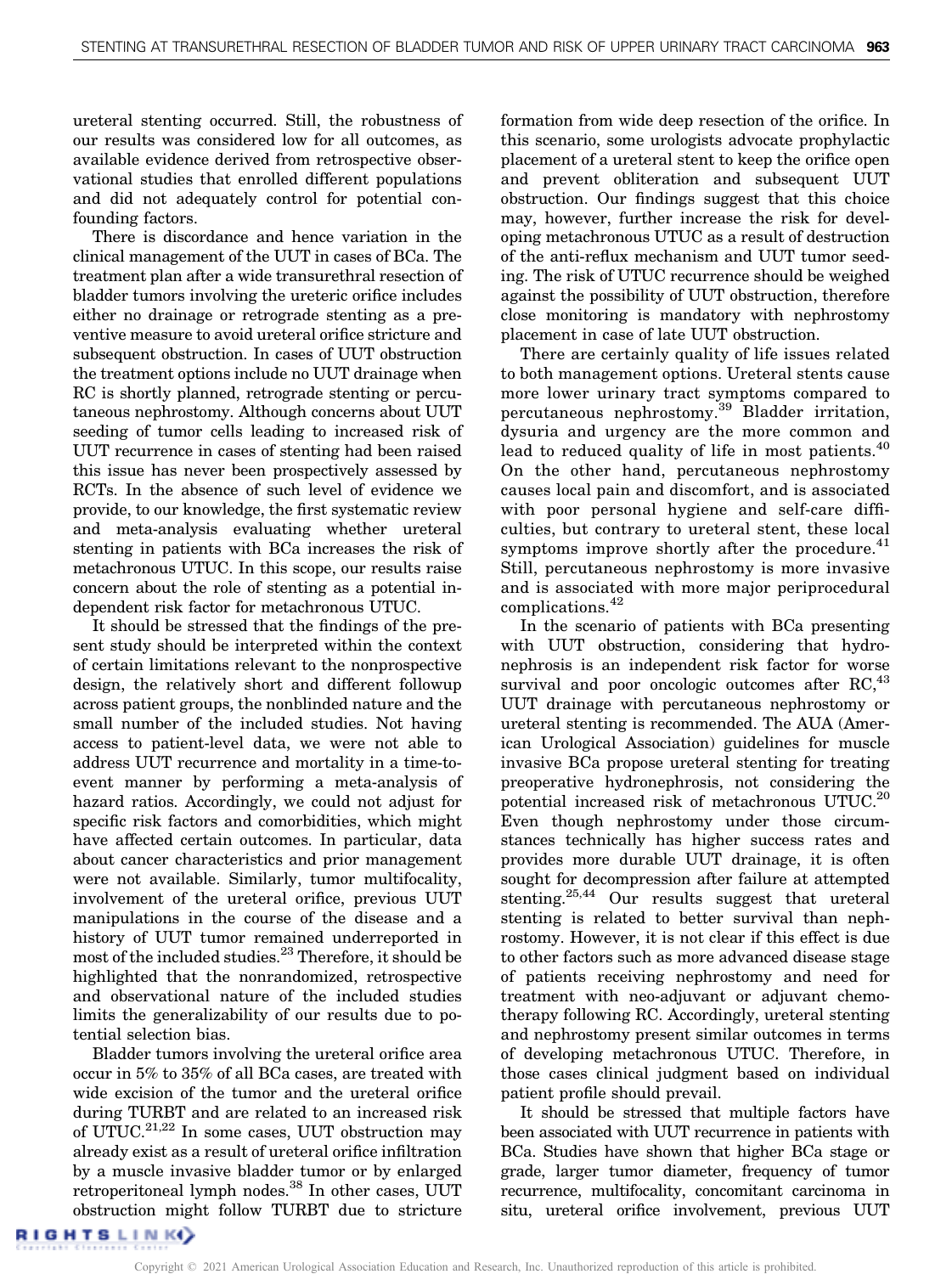<span id="page-8-0"></span>manipulations, stent indwelling time, prostatic urethra or lymphovascular invasion, treatment with intravesical bacillus Calmette-Guérin, hydronephrosis, aging, smoking and vesicoureteral reflux are associated with a higher risk of developing metachronous UTUC after BCa diagnosis. $43,45-50$  Since many of these parameters were not reported in the included studies, RCTs or well-designed observational studies could theoretically adjust for these potential confounders.

These proposed parameters may serve as a guide for the design of future protocols, aiming to elucidate whether ureteral stenting is an independent risk factor for metachronous UTUC based on individual patient characteristics. Moreover, given the scarcity of available data, well-conducted studies are needed to assess the safety and efficacy of ureteral stenting in patients with BCa. RCTs comparing ureteral stenting versus no stenting after resection of tumors located in the ureteral orifice and RCTs comparing internal versus external UUT drainage in patients with BCa with obstruction would theoretically overcome the selection bias of observational studies. However, it should be noted that UUT recurrence is rare and RCTs exploring the risk of developing metachronous UTUC would be difficult to conduct, as they would require an enormous sample size to adjust for confounders. Furthermore, data on the incidence of ureteric strictures after resection of tumors that involve the ureteral orifice as well as UUT drainagerelated complications are scarce and should be sought in adequately designed studies. Overall, due to the paucity of available data, this meta-analysis may serve as a guide to patient management and also encourage colleagues to review and publish their institutional TURBT and RC registries or to design relevant RCTs in an attempt to provide results with a higher level of evidence.

## **CONCLUSION**

Our findings suggest that patients with bladder cancer treated with ureteral stenting, either to protect the ureteral orifice and prevent obstruction or to decompress established upper urinary tract obstruction, may be associated with a higher risk of developing metachronous upper tract urothelial carcinoma compared to no stenting. Given this risk, it is recommended that prophylactic stenting after resection of tumors involving the orifice should be avoided. On the other hand, as a therapeutic option in cases of hydronephrosis, drainage is imperative and should be performed with either ureteral stenting or percutaneous nephrostomy, considering the similar impact of both on the risk of metachronous upper tract urothelial carcinoma.

## **REFERENCES**

- 1. Soria F, Shariat SF, Lerner SP et al: Epidemiology, diagnosis, preoperative evaluation and prognostic assessment of upper-tract urothelial carcinoma (UTUC). World J Urol 2017; 35: 379.
- 2. Siegel RL, Miller KD and Jemal A: Cancer statistics, 2020. CA Cancer J Clin 2020; 70: 7.
- 3. Gakis G, Black PC, Bochner BH et al: Systematic review on the fate of the remnant urothelium after radical cystectomy. Eur Urol 2017; 71: 545.
- 4. Singla N, Fang D, Su X et al: A multi-institutional comparison of clinicopathological characteristics and oncologic outcomes of upper tract urothelial carcinoma in China and the United States. J Urol 2017; 197: 1208.
- 5. Cosentino M, Palou J, Gaya JM et al: Upper urinary tract urothelial cell carcinoma: location as a predictive factor for concomitant bladder carcinoma. World J Urol 2013; 31: 141.
- 6. Wolff EM, Chihara Y, Pan F et al: Unique DNA methylation patterns distinguish noninvasive and invasive urothelial cancers and establish an epigenetic field defect in premalignant tissue. Cancer Res 2010; 70: 8169.
- 7. Palou J, Rodríguez-Rubio F, Huguet J et al: Multivariate analysis of clinical parameters of synchronous primary superficial bladder cancer

and upper urinary tract tumor. J Urol 2005; 174: 859.

- 8. Millán-Rodríguez F, Chéchile-Toniolo G, Salvador-Bayarri J et al: Upper urinary tract tumors after primary superficial bladder tumors: prognostic factors and risk groups. J Urol 2000; 164: 1183.
- 9. Palou J, Farina LA, Villavicencio H et al: Upper tract urothelial tumor after transurethral resection for bladder tumor. Eur Urol 1992; 21: 110.
- 10. Hurle R, Losa A, Manzetti A et al: Upper urinary tract tumors developing after treatment of superficial bladder cancer: 7-year follow-up of 591 consecutive patients. Urology 1999; 53: 1144.
- 11. Rabbani F, Perrotti M, Russo P et al: Upper-tract tumors after an initial diagnosis of bladder cancer: argument for long-term surveillance. J Clin Oncol 2001; 19: 94.
- 12. Picozzi S, Ricci C, Gaeta M et al: Upper urinary tract recurrence following radical cystectomy for bladder cancer: a meta-analysis on 13,185 patients. J Urol 2012; 188: 2046.
- 13. See WA: Distal ureteral regeneration after radical transurethral bladder tumor resection. Urology 2000; 55: 212.
- 14. Osman Y, Harraz AM, Barakat TS et al: External stent versus Double J drainage in patients with radical cystectomy and orthotopic urinary diversion: a randomized controlled trial. Int J Urol 2016; 23: 861.
- 15. Tae BS and Ku JH: Which is better in patients with hydronephrosis before radical cystectomy-percutaneous nephrostomy versus internal ureteral stents. Transl Androl Urol 2017; 6: 1195.
- 16. De Torres Mateos JA, Banus Gassol JM, Palou Redorta J et al: Vesicorenal reflux and upper urinary tract transitional cell carcinoma after transurethral resection of recurrent superficial bladder carcinoma. J Urol 1987; 138: 49.
- 17. Amar AD and Das S: Upper urinary tract transitional cell carcinoma in patients with bladder carcinoma and associated vesicoureteral reflux. J Urol 1985; 133: 468.
- 18. Witjes JA, Bruins M, Cathomas R et al: EAU guidelines on muscle-invasive and metastatic bladder cancer 2020. In: European Association of Urology Guidelines. 2020 Edition. Arnhem, The Netherlands: European Association of Urology Guidelines Office 2020.
- 19. Babjuk M, Burger M, Compérat E et al: EAU guidelines on non-muscle-invasive bladder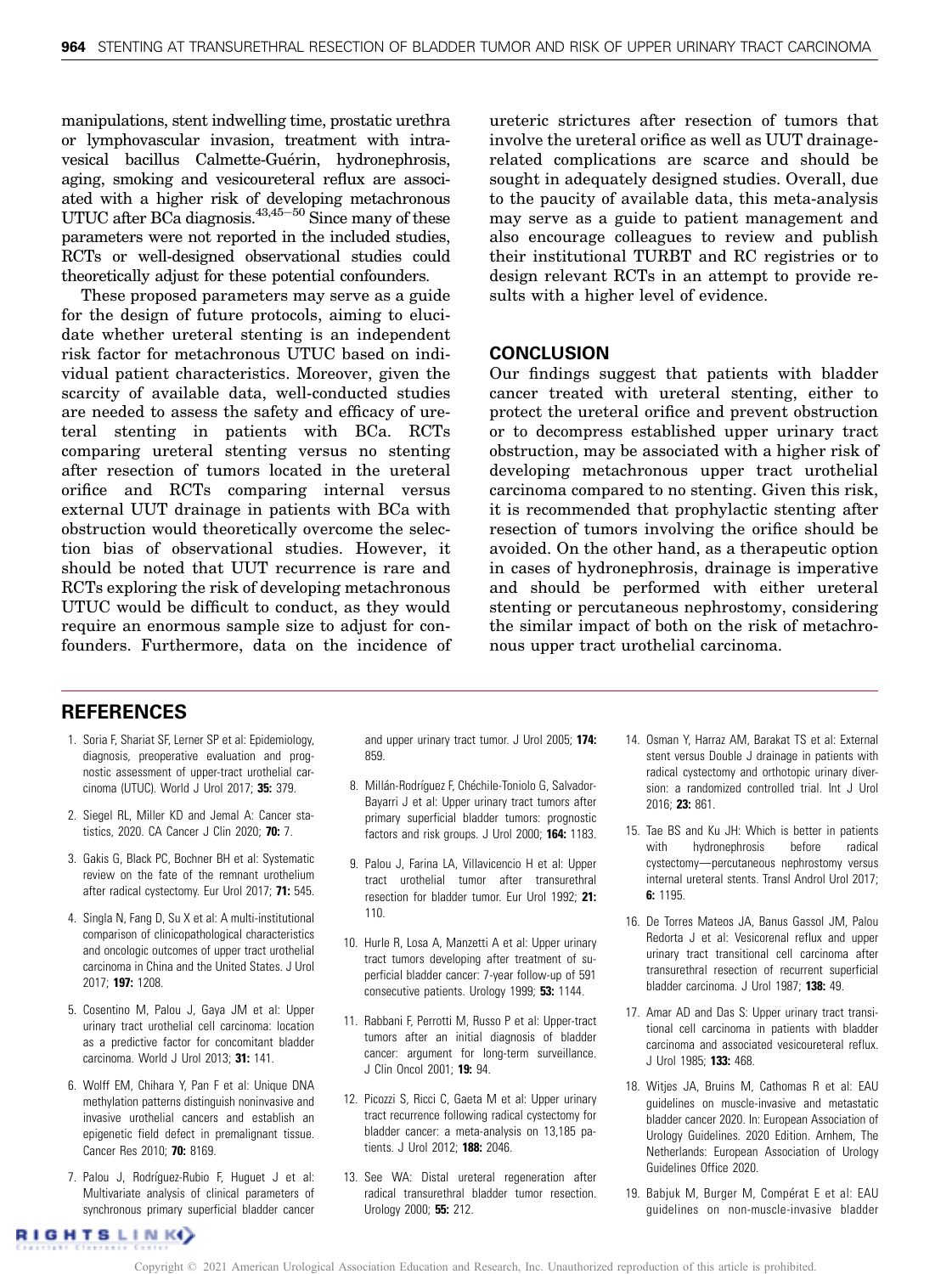<span id="page-9-0"></span>cancer (TaT1 and CIS) 2020. In: European Association of Urology Guidelines. 2020 Edition. Arnhem, The Netherlands: European Association of Urology Guidelines Office 2020.

- 20. Chang SS, Bochner BH, Chou R et al: Treatment of non-metastatic muscle-invasive bladder cancer: AUA/ASCO/ASTRO/SUO guideline. J Urol 2017; 198: 552.
- 21. Altok M, Sahin AF, Gokce MI et al: Ureteral orifice involvement by urothelial carcinoma: long term oncologic and functional outcomes. Int Braz J Urol 2017; 43: 1052.
- 22. Mano R, Shoshany O, Baniel J et al: Resection of ureteral orifice during transurethral resection of bladder tumor: functional and oncologic implications. J Urol 2012; 188: 2129.
- 23. Giannarini G, Crestani A and Ficarra V: Re: stenting prior to cystectomy is an independent risk factor for upper urinary tract recurrence. Eur Urol 2018; 74: 395.
- 24. Gupta R, Gupta S and Basu S: Double J stent prior to cystectomy increases the risk of upper urinary tract recurrence? Transl Androl Urol 2017; 6: 1203.
- 25. Sood A, Abdollah F, Cole D et al: Re: stenting prior to cystectomy is an independent risk factor for upper urinary tract recurrence: B. Kiss, M. A. Furrer, P. Y. Wuethrich, F. C. Burkhard, G. N. Thalmann and B. Roth J Urol 2017; 198: 1263 -1268. J Urol 2018; 199: 1069.
- 26. Zargar-Shoshtari K and Sexton WJ: Re: stenting prior to cystectomy is an independent risk factor for upper urinary tract recurrence: B. Kiss, M. A. Furrer, P. Y. Wuethrich, F. C. Burkhard, G. N. Thalmann and B. Roth J Urol 2017; 198: 1263 -1268. J Urol 2018; 200: 457.
- 27. Moher D, Liberati A, Tetzlaff J et al: Preferred reporting items for systematic reviews and metaanalyses: the PRISMA statement. PLoS Med 2009; 6: e1000097.
- 28. Wells GA, Shea B, Connell DO et al: The Newcastle-Ottawa Scale (NOS) for assessing the quality of nonrandomised studies in meta- analyses. 2000. Available at [http://www.ohri.ca/](http://www.ohri.ca/programs/clinical_epidemiology/oxford.asp) [programs/clinical\\_epidemiology/oxford.asp.](http://www.ohri.ca/programs/clinical_epidemiology/oxford.asp)
- 29. Higgins JPT, Thompson SG, Deeks JJ et al: Measuring inconsistency in meta-analyses. Br Med J 2003; 327: 557.
- 30. Sterne JAC, Sutton AJ, Ioannidis JPA et al: Recommendations for examining and interpreting funnel plot asymmetry in meta-analyses of

randomised controlled trials. BMJ 2011; 343: d4002.

- 31. Guyatt GH, Oxman AD, Vist GE et al: GRADE: an emerging consensus on rating quality of evidence and strength of recommendations. BMJ 2008; 336: 924.
- 32. Miest TS, Sharma V, Boeri L et al: Does ureteral stent drainage prior to cystectomy increase the risk of subsequent upper tract urothelial carcinoma and ureteral complications? Urology 2020; doi: [10.1016/j.urology.](http://dx.doi.org/10.1016/j.urology.2020.07.034) [2020.07.034.](http://dx.doi.org/10.1016/j.urology.2020.07.034)
- 33. Hupe MC, Dormayer L, Ozimek T et al: Impact of Double J stenting or nephrostomy placement during transurethral resection of bladder tumour on the incidence of metachronous upper urinary tract urothelial cancer. BMC Cancer 2020; 20: 140.
- 34. Kiss B, Furrer MA, Wuethrich PY et al: Stenting prior to cystectomy is an independent risk factor for upper urinary tract recurrence. J Urol 2017; 198: 1263.
- 35. Chou EC, Lin AT, Chen KK et al: Superficial transitional cell carcinoma of the ureteral orifice: higher risk of developing subsequent upper urinary tract tumors. Int J Urol 2006; 13: 682.
- 36. Jain NK, Sokhal AK, Jhanwar A et al: Does retrograde Double-J stenting in bladder urothelial malignancy predisposes for tumour seeding at upper urinary tract: a study from a tertiary care hospital. Int J Med Res Prof 2017;3:15-.
- 37. Giannarini G, Kessler TM, Thoeny HC et al: Do patients benefit from routine follow-up to detect recurrences after radical cystectomy and ileal orthotopic bladder substitution? Eur Urol 2010; 58: 486.
- 38. Messer JC, Terrell JD, Herman MP et al: Multiinstitutional validation of the ability of preoperative hydronephrosis to predict advanced pathologic tumor stage in upper-tract urothelial carcinoma. Urol Oncol Semin Orig Investig 2013; 31: 904.
- 39. Joshi HB, Adams S, Obadeyi OO et al: Nephrostomy tube or JJ' ureteric stent in ureteric obstruction: assessment of patient perspectives using quality-of-life survey and utility analysis. Eur Urol 2001; 39: 695.
- 40. Joshi Hb, Stainthorpe A, MacDonagh RP et al: Indwelling ureteral stents: evaluation of symptoms, quality of life and utility. J Urol 2003; 169: 1065.
- 41. Sountoulides P, Pardalidis N and Sofikitis N: Endourologic management of malignant ureteral obstruction: indications, results, and quality-of-life issues. J Endourol 2010; 24: 129.
- 42. Weltings S, Schout BMA, Roshani H et al: Lessons from literature: nephrostomy versus Double J ureteral catheterization in patients with obstructive urolithiasis-which method is superior? J Endourol 2019; 33: 777.
- 43. Bartsch GC, Kuefer R, Gschwend JE et al: Hydronephrosis as a prognostic marker in bladder cancer in a cystectomy-only series. Eur Urol 2007; 51: 690.
- 44. Mistretta FA, Carrion DM, Nazzani S et al: Bladder recurrence of primary upper tract urinary carcinoma following nephroureterectomy, and risk of upper urinary tract recurrence after ureteral stent positioning in patients with primary bladder cancer. Minerva Urol E Nefrol Ital J Urol Nephrol 2019; 71: 191.
- 45. Herr HW, Cookson MS and Soloway SM: Upper tract tumors in patients with primary bladder cancer followed for 15 years. J Urol 1996; 156: 1286.
- 46. Sanderson KM and Rouprêt M: Upper urinary tract tumour after radical cystectomy for transitional cell carcinoma of the bladder: an update on the risk factors, surveillance regimens and treatments. BJU Int 2007; 100: 11.
- 47. Canales BK, Anderson JK, Premoli J et al: Risk factors for upper tract recurrence in patients undergoing long-term surveillance for stage Ta bladder cancer. J Urol 2006; 175: 74.
- 48. Lin N, Wu YP, Lin YZ et al: Risk factors for upper tract urothelial recurrence following local excision of bladder cancer. Cancer Med 2018; 7: 4098.
- 49. Giannarini G, Birkhäuser FD, Recker F et al: Bacillus Calmette-Guérin failure in patients with non-muscle-invasive urothelial carcinoma of the bladder may be due to the urologist's failure to detect urothelial carcinoma of the upper urinary tract and urethra. Eur Urol 2014; 65: 825.
- 50. Rouprêt M, Babjuk M, Burger M et al: EAU guidelines on upper urinary tract urothelial carcinoma 2020. In: European Association of Urology Guidleines. 2020 Edition. Arnhem, The Netherlands: European Association of Urology Guidelines Office 2020. Available at [http://](http://uroweb.org/guideline/upper-urinary-tract-urothelial-cell-carcinoma/) [uroweb.org/guideline/upper-urinary-tract](http://uroweb.org/guideline/upper-urinary-tract-urothelial-cell-carcinoma/)[urothelial-cell-carcinoma/.](http://uroweb.org/guideline/upper-urinary-tract-urothelial-cell-carcinoma/)



## EDITORIAL COMMENT

The impact of preoperative renal decompression in patients affected by BCa on the development of upper tract urothelial carcinoma (UTUC) is still an object of discussion.

In 2017 Kiss et al suggested that preoperative ureteral stenting for hydronephrosis prior to RC was an independent predictor of UTUC incidence and that patients with hydronephrosis prior to RC